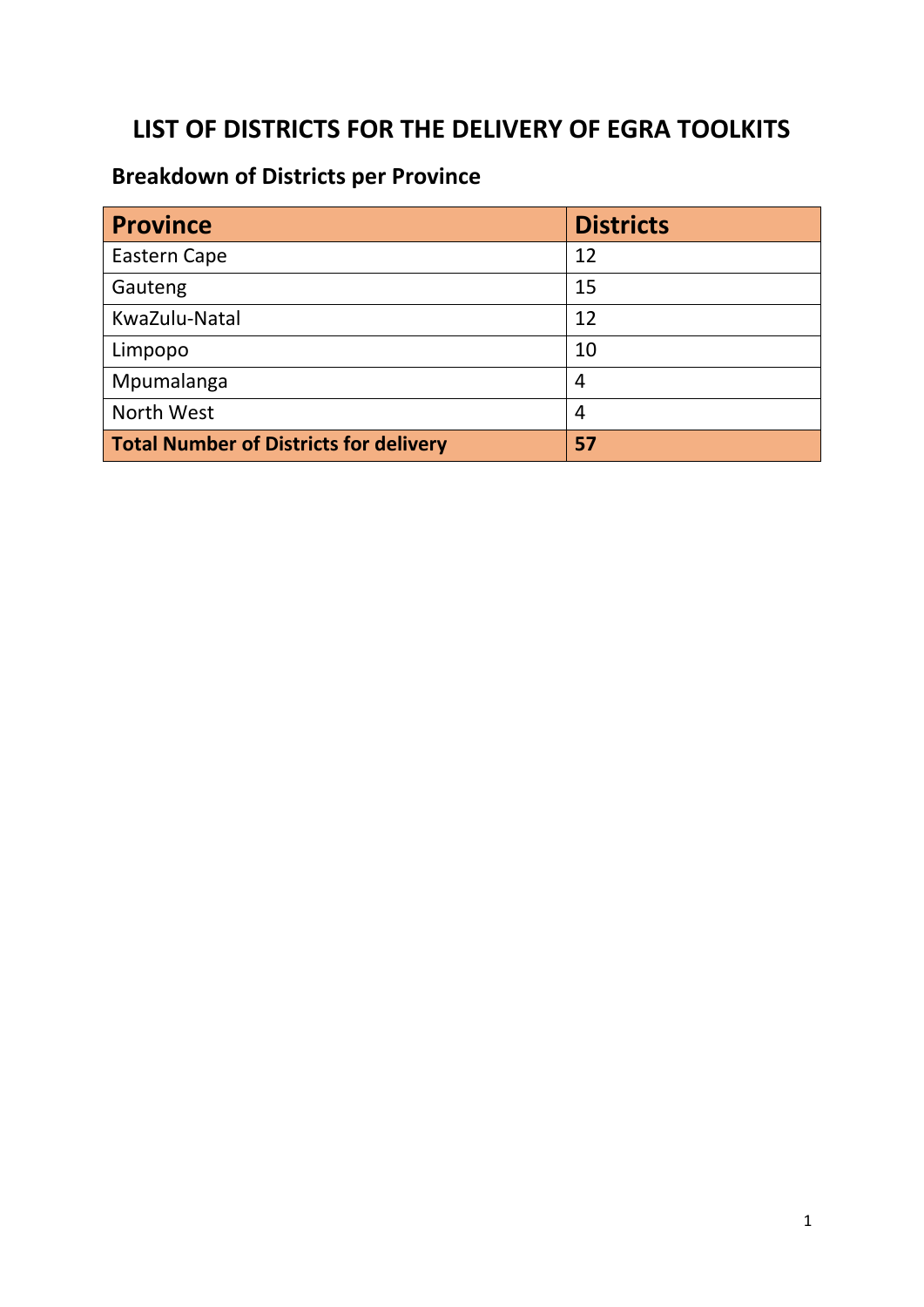| <b>Eastern Cape</b>      |                                                    |                                                                                     |
|--------------------------|----------------------------------------------------|-------------------------------------------------------------------------------------|
| <b>DISTRICT</b>          | <b>POSTAL ADDRESS</b>                              | <b>PHYSICAL ADDRESS</b>                                                             |
| OR Tambo Inland          | Private Bag X446                                   | 82 South Street                                                                     |
|                          | Qumbu, 5180                                        | Resource Centre Building, Qumbu                                                     |
| <b>OR Tambo Coastal</b>  | Private Bag X 1010,<br>Lusikisiki, 4820            | Old Lusikisi College of Education,<br>R61 Main Road                                 |
| Joe Gqabi                |                                                    |                                                                                     |
|                          | P/ Bag 5026<br>Sterkspruit, 9762                   | Main street Bensonvale college,<br>Sterkspruit                                      |
| Chris Hani East          | P/ Bag x214<br>Ncgobo 5050                         | Corner Church and High<br><b>Titus Building</b><br>Ngcobo 5050                      |
| <b>Alfred Nzo West</b>   | Private Bag X1835<br>Matatiele<br>4730             | Maluti College of Education<br>Maluti township<br>Matatiele                         |
| <b>Afred Nzo East</b>    | Private Bag X1133<br><b>Mount Fletcher</b><br>4770 | <b>Resource Center</b><br>Hospital Road Dept. of Education<br><b>Mount Fletcher</b> |
| Sarah Baartman           |                                                    |                                                                                     |
|                          | Private Bag X726                                   | Dept. of Education                                                                  |
|                          | <b>Graaff-Reinet</b>                               | Paul Kruger Str                                                                     |
|                          | 6280                                               | <b>Graar Reinet</b>                                                                 |
| <b>Amatole West</b>      | Private Bag X1001                                  | St. Aidans Ave                                                                      |
|                          | Grahamstown                                        | Grahamstown                                                                         |
|                          | 6140                                               | 1001                                                                                |
| <b>Chris Hani West</b>   | Private Bag X7053                                  | 2 <sup>nd</sup> Limpopo drive, Loriedashwood,                                       |
|                          | Queenstown,<br>5320                                | Queenstown                                                                          |
| Nelson Mandela Bay Metro | Private Bag X64                                    | 87 Canon street                                                                     |
| (NMBM)                   | Uitenhage                                          | Ultenhage                                                                           |
|                          | 6230                                               | 6230                                                                                |
| <b>BCM</b>               | Private Bag X 87, Cradock,<br>5880                 | 14 Dundas Street, Cradock, 5880                                                     |
| <b>Amatole East</b>      | Private Bag X3019, Butterworth,<br>4960            | Butterworth College, Mission Admin Area,<br>Butterworth, 4960                       |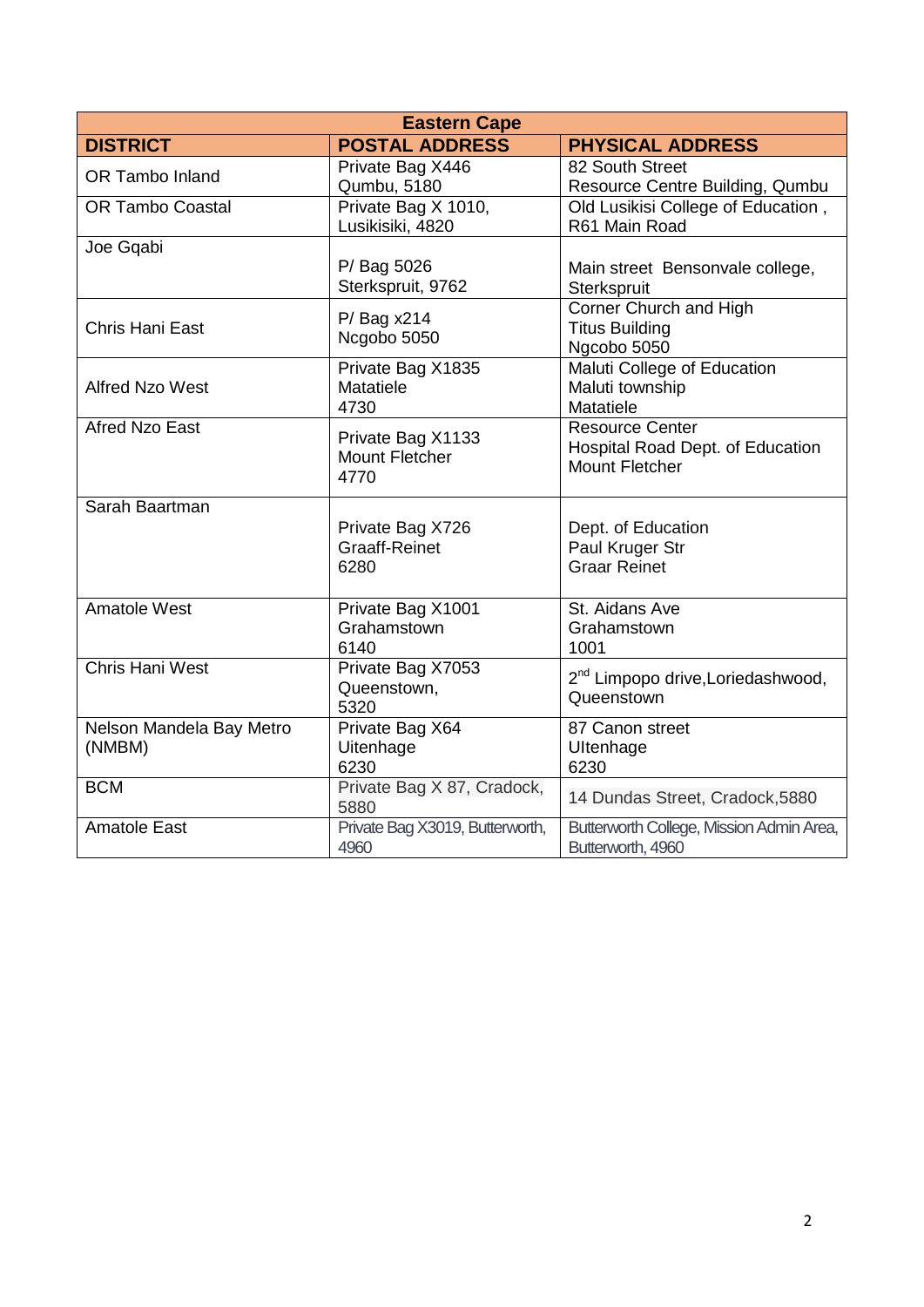| <b>Gauteng</b>                  |                           |                                               |
|---------------------------------|---------------------------|-----------------------------------------------|
| <b>DISTRICT</b>                 | <b>POSTAL ADDRESS</b>     | <b>PHYSICAL ADDRESS</b>                       |
| <b>JHB Central District D14</b> | PO Box 90064, Bertsham,   | Corner Modjadji and Old Potch                 |
|                                 | 2013                      | Road,                                         |
|                                 |                           | Soweto College,                               |
|                                 |                           | Pimville                                      |
| <b>JHB North</b>                | Private bag X01           | Cnr Jorrison & Biccard str                    |
|                                 | <b>Braamfontein</b>       | FNB Building $2^{nd}$ floor                   |
|                                 | 2017                      | <b>Braamfontein</b>                           |
|                                 |                           | 2017                                          |
|                                 | Private Bag X9910         | 20 Goldman Str.                               |
| <b>JHB West</b>                 | Sandton                   | Florida                                       |
|                                 | 2146                      | 1710                                          |
|                                 |                           | $2nd$ floor                                   |
|                                 | Private Bag X13           | 100 northern parkway drive                    |
| <b>JHB South</b>                | Lenasia                   | Crownwood office park                         |
|                                 | 1820                      | Ormonde                                       |
|                                 |                           | 2091                                          |
|                                 | Private Bag X9910         | No. 142 Fourth Street,                        |
| <b>JHB East</b>                 | Sandton                   | Parkmore,                                     |
|                                 | 2146                      | Sandton                                       |
| <b>Gauteng East</b>             | Private Bag X09           | Cnr. 2 <sup>nd</sup> Av & 3 <sup>rd</sup> Str |
|                                 | Benoni                    | Old FNB Biulding                              |
|                                 | 1560                      | Springs                                       |
| Ekurhuleni South                | Private Bag X8001         | BlocK D Infinity Office Park 2 Robin          |
|                                 | Alberton North.           | Close Meyersdale                              |
| Ekurhuleni North                | Private Bag x 059,        | No. 78 Howard Avenue,                         |
|                                 | Benoni, 1500              | Munpen Building,                              |
|                                 |                           | Benoni                                        |
| Tshwane                         | Private bag X198          | 265 Pretorius street, President               |
| South                           | Pretoria 001              | <b>Tower Building Pretoria</b>                |
| Tshwane                         | Private Bag X945 Pretoria | Lavender Road Wonderboom                      |
| <b>North</b>                    | 0001                      | <b>Junction mall Sinoville</b>                |
| <b>Tshwane West</b>             | Private Bag X38 Rosslyn   | Old Hebron College Klipgat Road               |
|                                 | 200                       | Near Odi Hospital Mabopane                    |
|                                 |                           |                                               |
| <b>Gauteng North</b>            | Private Bag X75 Pretoria  | 86 Valdegrace Watermeyer Street               |
|                                 | 0001                      | Pretoria 0001                                 |
|                                 |                           |                                               |
|                                 | Private Bag X2020         |                                               |
|                                 | Krugersdorp               | Cnr. Human & Boshoff Streets                  |
| <b>Gauteng West</b>             | 1740                      | Krugersdorp                                   |
|                                 |                           | 1740                                          |
|                                 |                           |                                               |
| Sedibeng East                   | Private Bag X05           | Corner Jouber and Kruger                      |
|                                 | Vereeniging 1930          | Avenue, Sanlam                                |
|                                 |                           | Building, Vereeniging                         |
| Sedibeng West                   | Private Bag X067          | 06 Samuel Street                              |
|                                 | Vanderbiljpark            | Sebokeng College                              |
|                                 | 1900                      |                                               |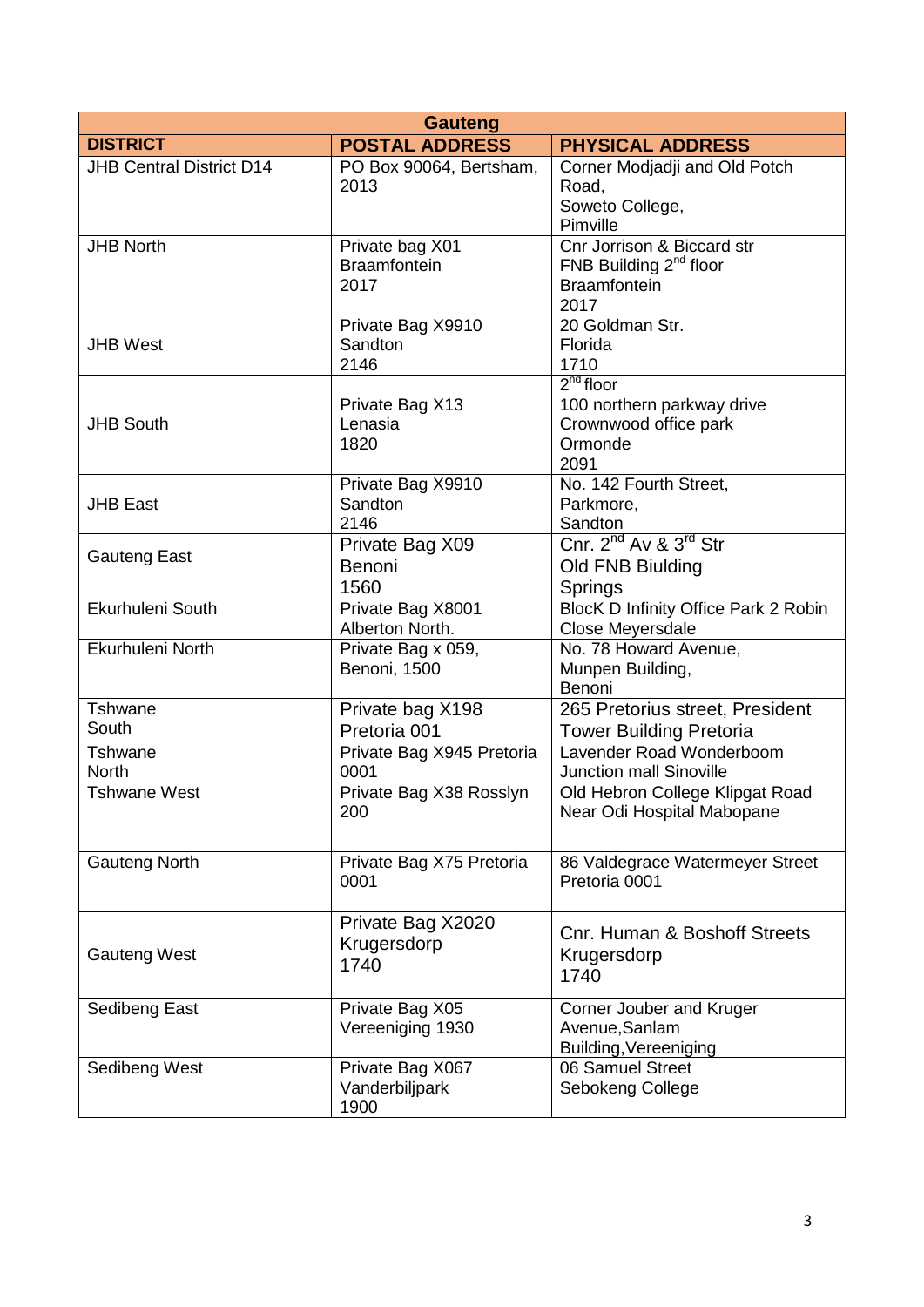| <b>KwaZulu-Natal</b> |                                  |                                                          |
|----------------------|----------------------------------|----------------------------------------------------------|
| <b>DISTRICT</b>      | <b>POSTAL ADDRESS</b>            | <b>PHYSICAL ADDRESS</b>                                  |
| Amajuba              | $P/B$ ag x6618<br>Newcastle 2940 | 113 Panorama Drive Lennoxton<br>Newcastle 2940           |
| <b>Ilembe</b>        | P/Bag X54323 Durban 4000         | Cnr of Link Rd & R 102, Kwa-<br>Dukuza<br>4450           |
| Pinetown             | P/Bag X 9001 Pinetown            | 17 Crompton street<br>Pinetown<br>3600                   |
| Harry Gwala          | P/Bag 3560 Kokstad<br>4700       | 8 Main Str<br>JY Building<br>Kokstad<br>4700             |
| Ugu                  | P/Bag X 860 Ugu 4240             | 46 Aiken Street, Absa Building<br>Port Shepstone         |
| Umgungundlovu        | P/Bag X 9136 PMB 3200            | 166 Loop Str<br>P/maritzburg<br>3200                     |
| Umkhanyakude         | P/Bag X567 Mkuze 3965            | Cnr of thembalethu & Klebe<br>Street, Mkuze 3965         |
| Umlazi               | Private Bag Mobeni 4060          | 17 victoria & embankment,<br>Truso house, Durban<br>4001 |
| Umzinyathi           | P/Bag X 2001 Dundee              | 7 watt street<br><b>Dundee</b>                           |
| <b>Uthukela</b>      | P/Bag X 1004 Ladysmith<br>3370   | 49 Murchison Street, Ladysmith,<br>3370                  |
| King Cetshwayo       | P/Bag X 20104                    | Corner of Hancock Avenue &<br>Maxwell Street, Empangeni  |
| Zululand             | P/Bag X 9330 Vryheid             | <b>Crn South &amp; West</b><br><b>Street</b><br>Vryheid  |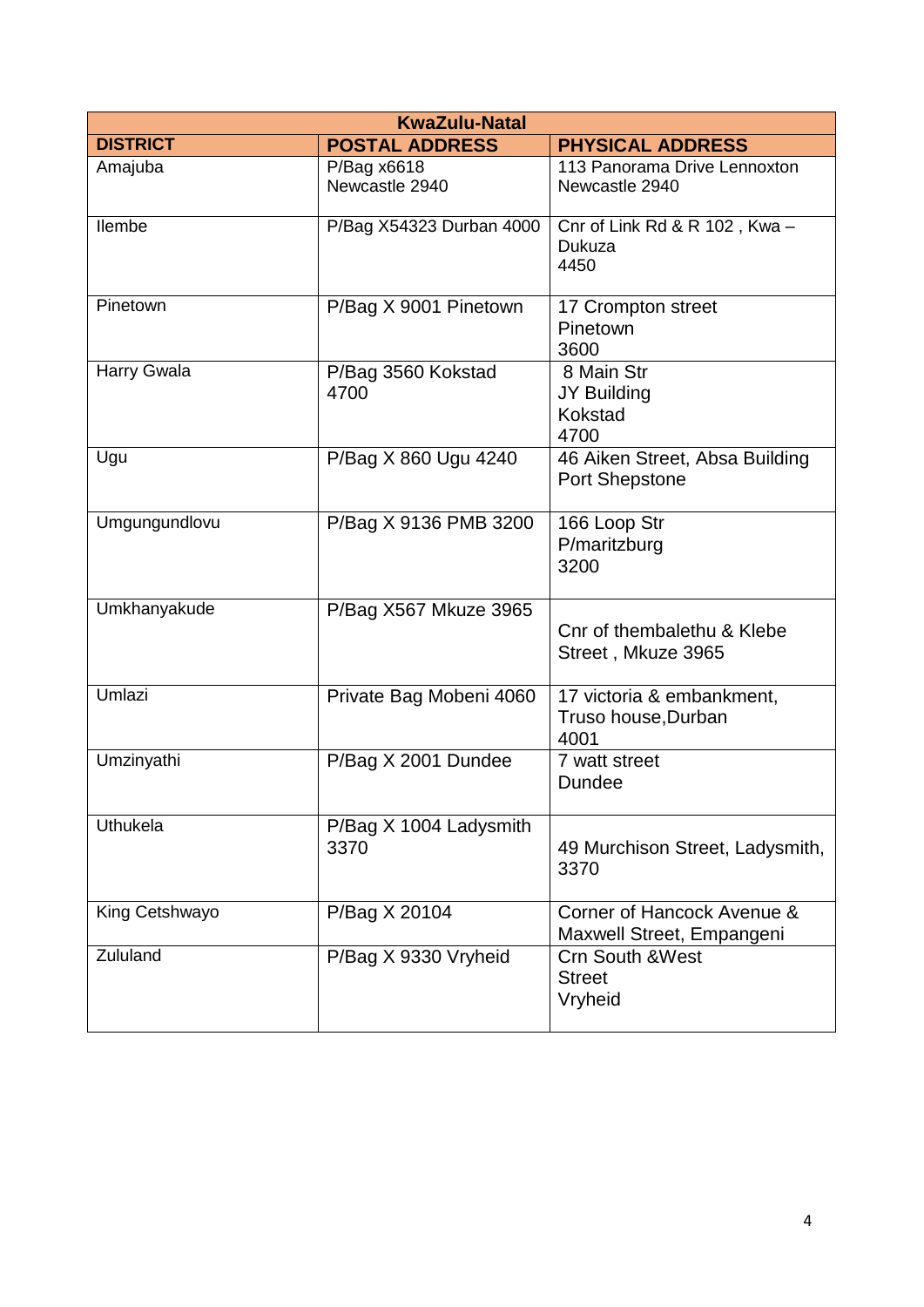| <b>Limpopo</b>                |                                          |                                                                                                  |
|-------------------------------|------------------------------------------|--------------------------------------------------------------------------------------------------|
| <b>DISTRICT</b>               | <b>POSTAL ADDRESS</b>                    | <b>PHYSICAL ADDRESS</b>                                                                          |
| Capricorn South               | Private bag X 03<br>Chuenespoort<br>0745 | Lebowakgomo Parliament<br>Building, Unit B Office No 260,<br>First Floor.                        |
| Capricorn Ladana              | Private Bag X03<br>Chuenespoort<br>0745  | <b>Old Parliament Building</b><br>Lebowakgomo                                                    |
| Sekhukhune                    | Box 55187<br>Polokwane<br>0700           | Lebowakgomo Government<br><b>Offices</b><br><b>Sekhukhune Education District</b><br>Office No 98 |
| <b>Vhembe East</b>            | Private Bag X2250<br>Sibasa<br>0970      | <b>Old Parliament</b><br>Next to Khoroni (Former Venda<br>Task)                                  |
| Vhembe West(Mutale)           | Private Bag X2250<br>Sibasa<br>0970      | <b>Old Parliament</b><br>Next to Khoroni (Former Venda<br>Task)<br><b>Block D</b><br>Sibasa      |
| Waterberg                     | Private Bag X1040<br>Modimolle<br>0510   | 100 Nelson Mandela Drive<br>Modimolle                                                            |
| Mogalakwena                   | Private Bag X70<br>Lebowakgomo<br>0737   | 805 Rufus Seakamela Street<br>Mokopane EMPC<br>Mahwelereng 0626                                  |
| Mopani East                   | Private Bag X 578 Giyani                 | <b>Old Parliament Building</b><br>Giyani Main Road                                               |
| Mopani West                   | Private bag X 4032<br>Tzaneen<br>0850    | 27 Peace Street<br>Prosperities building<br>Tzaneen<br>0850                                      |
| Sekhukhune East/Riba<br>Cross |                                          | Aloe Rich west<br>Aloe street<br>Next to Old mutual                                              |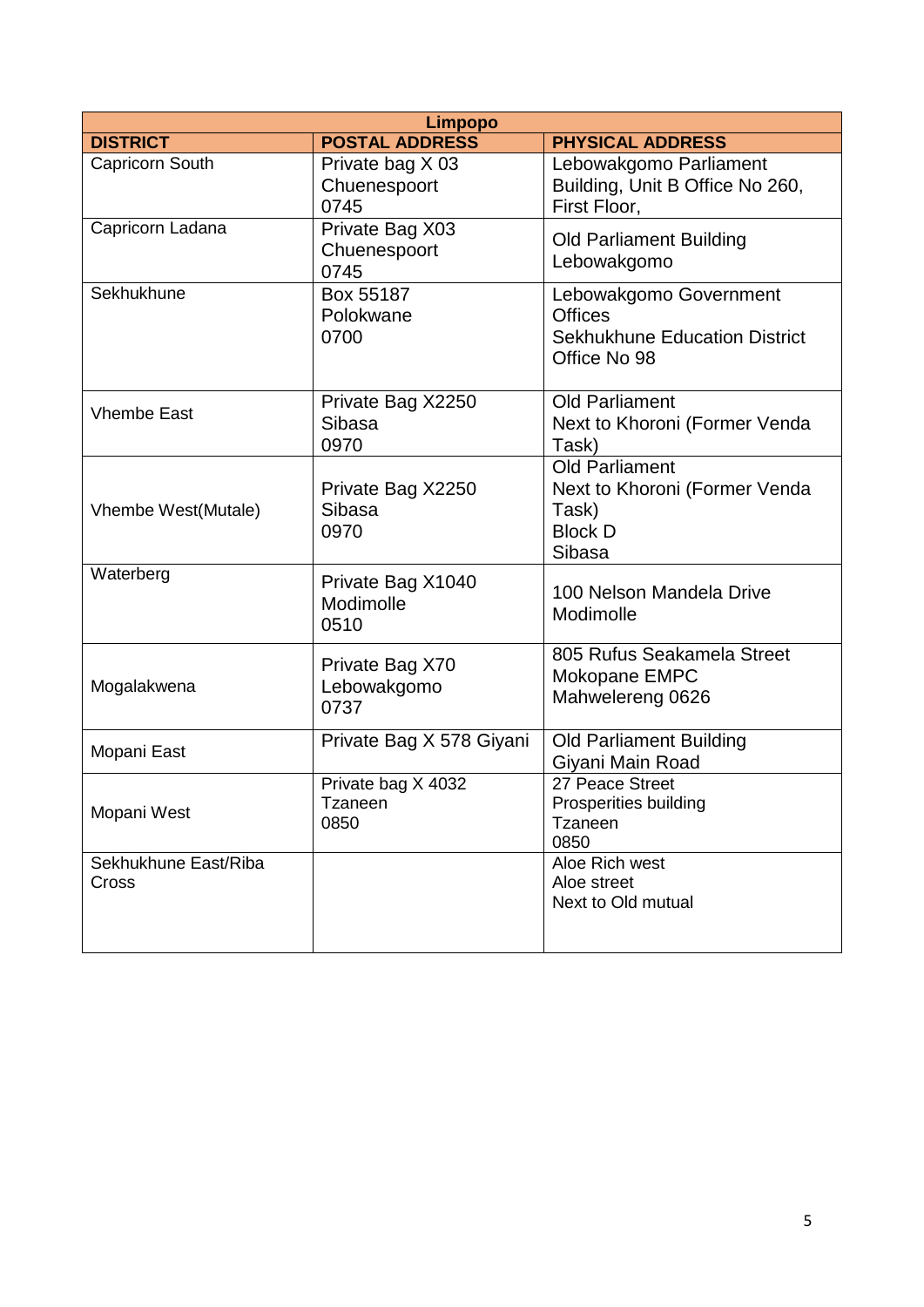| <b>Mpumalanga</b>   |                                                   |                                                                                  |
|---------------------|---------------------------------------------------|----------------------------------------------------------------------------------|
| <b>DISTRICT</b>     | <b>POSTAL ADDRESS</b>                             | <b>PHYSICAL ADDRESS</b>                                                          |
| Ehlanzeni           | Private Bag X1014<br>Kanyamazane<br>1214          | Old Mgwenya college<br>Kanyamazane<br>1214                                       |
| Nkangala            | Private Bag X4021<br>kwamhlanga<br>1022           | <b>Building 5 Government</b><br>Complex<br>Department of Education<br>Kwamhlanga |
| <b>Gert Sibanda</b> | Private Bag X9029<br>Emerlo<br>2350               | 2 De Jager Street<br>Ermelo<br>2351                                              |
| <b>Bohlabela</b>    | Private Bag x9399<br><b>Bushbuckridge</b><br>1280 | Former Mpumalanga college<br>campus, R533, Granskop road<br><b>College View</b>  |